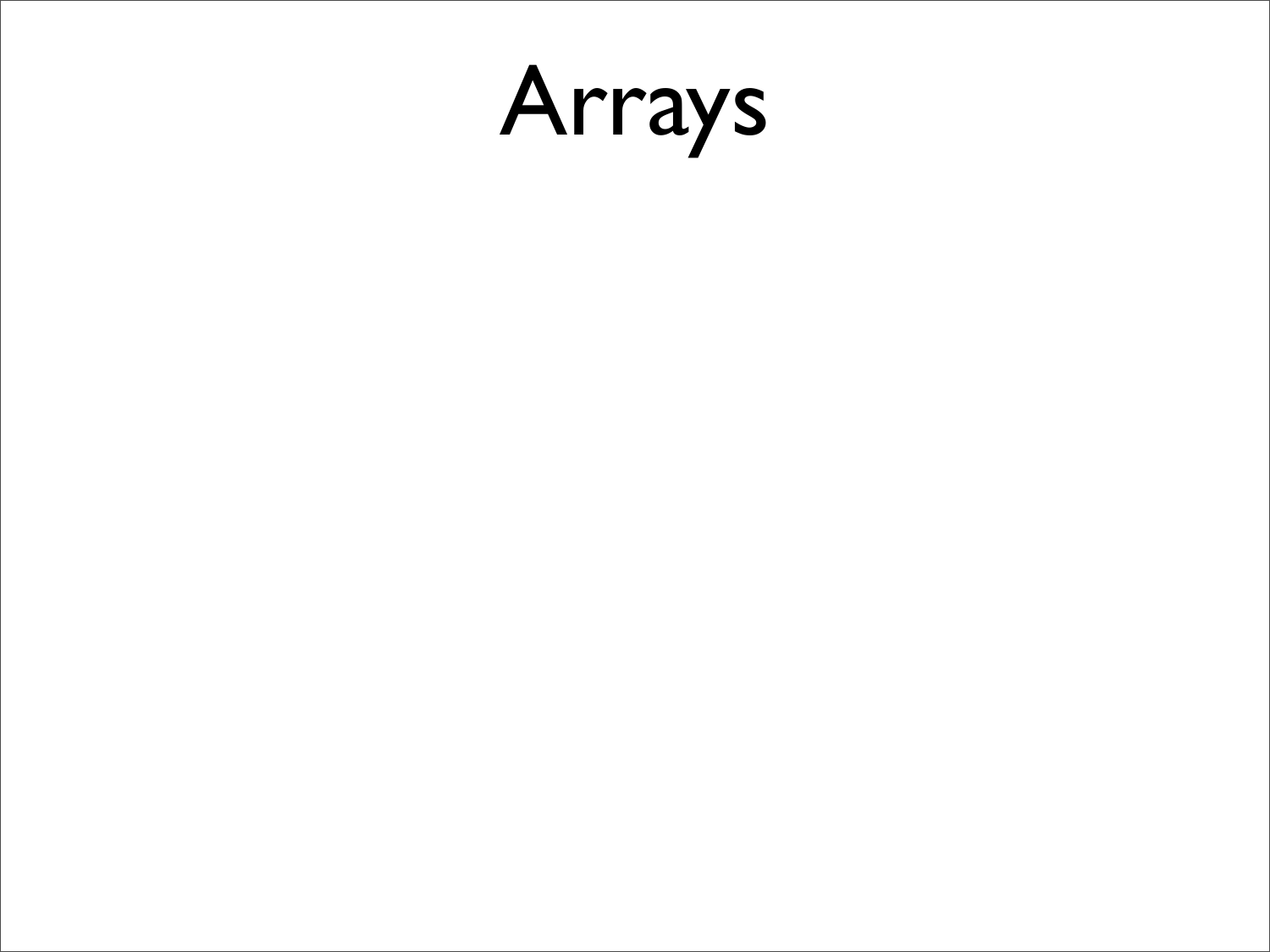

int[] ia;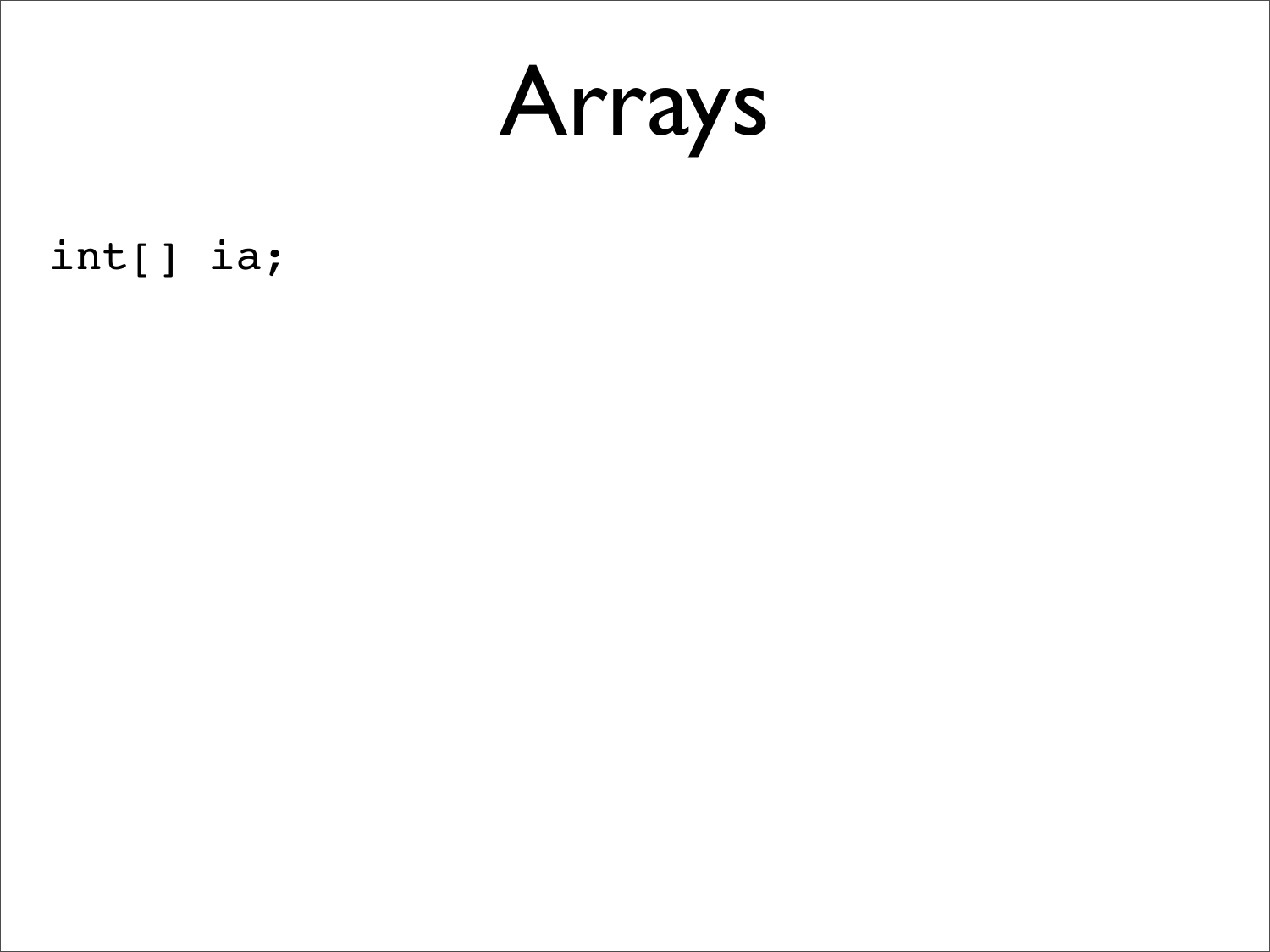

int[] ia;

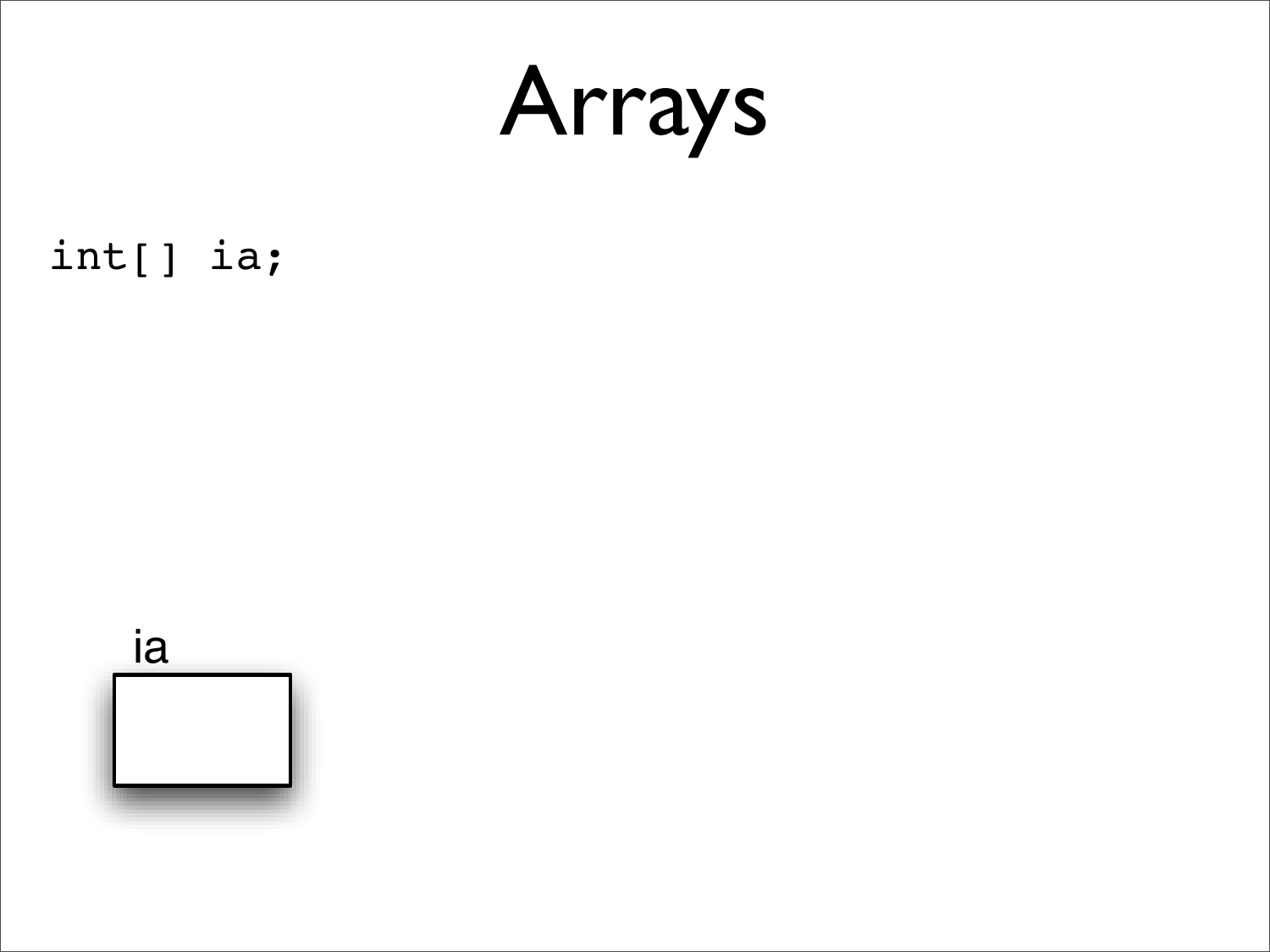int[] ia;

#### new int[4]

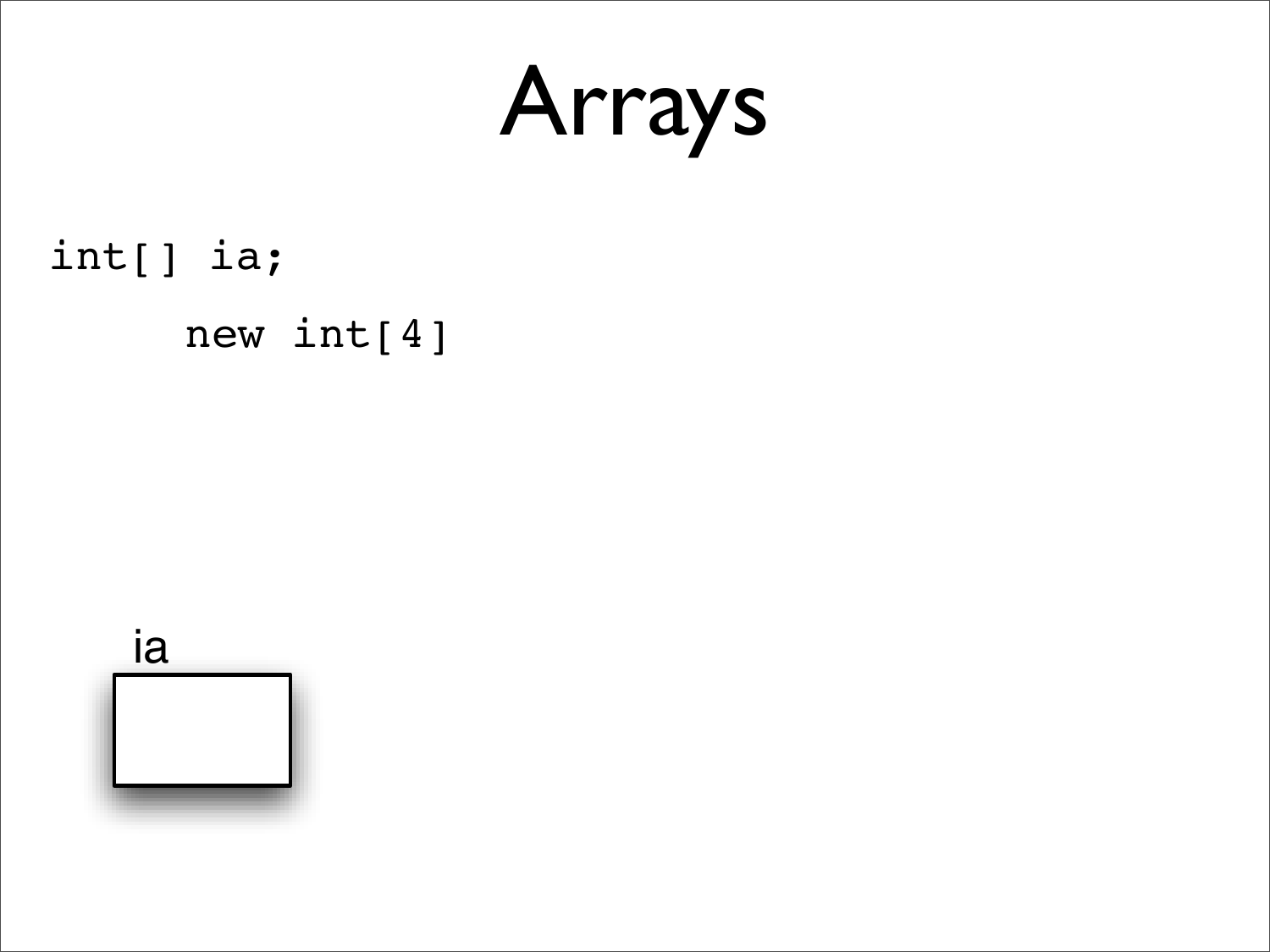int[] ia;

#### new int[4]



| Index: 0 | Index: 1 | Index: 2 | Index: 3 |
|----------|----------|----------|----------|
|          |          |          |          |
|          |          |          |          |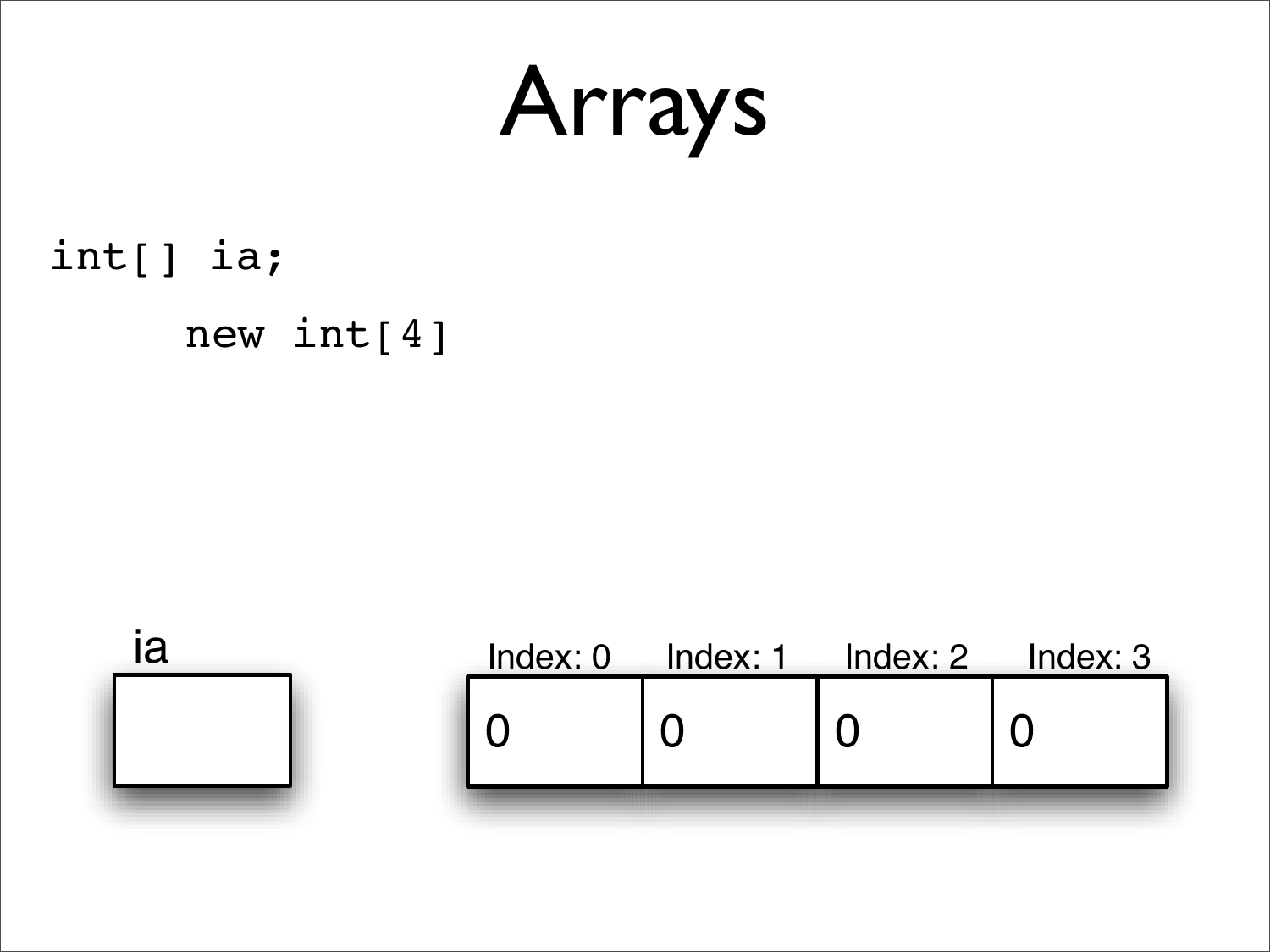int[] ia;

#### new int[4]

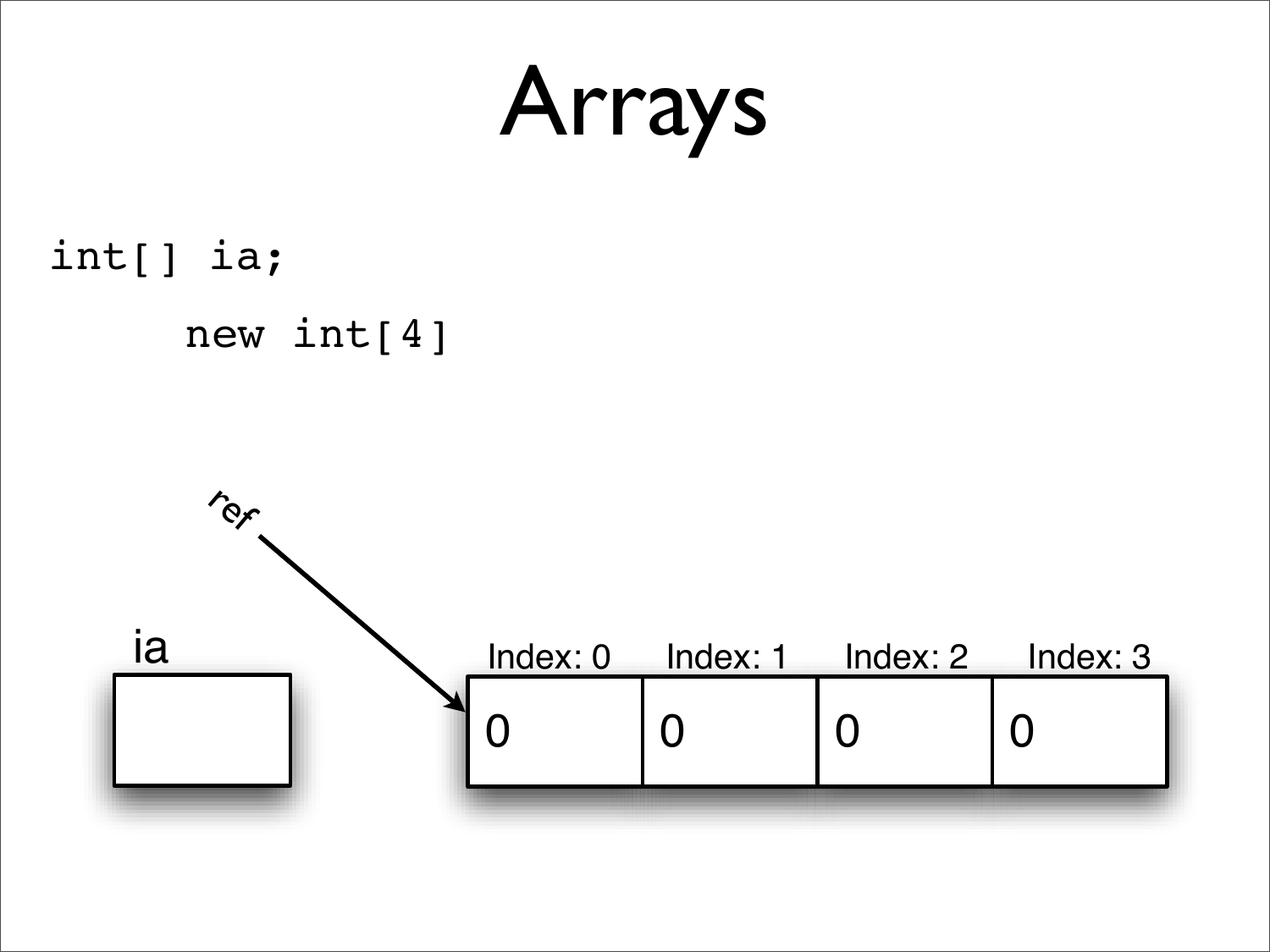int[] ia;

#### ia = new int $[4]$ ;

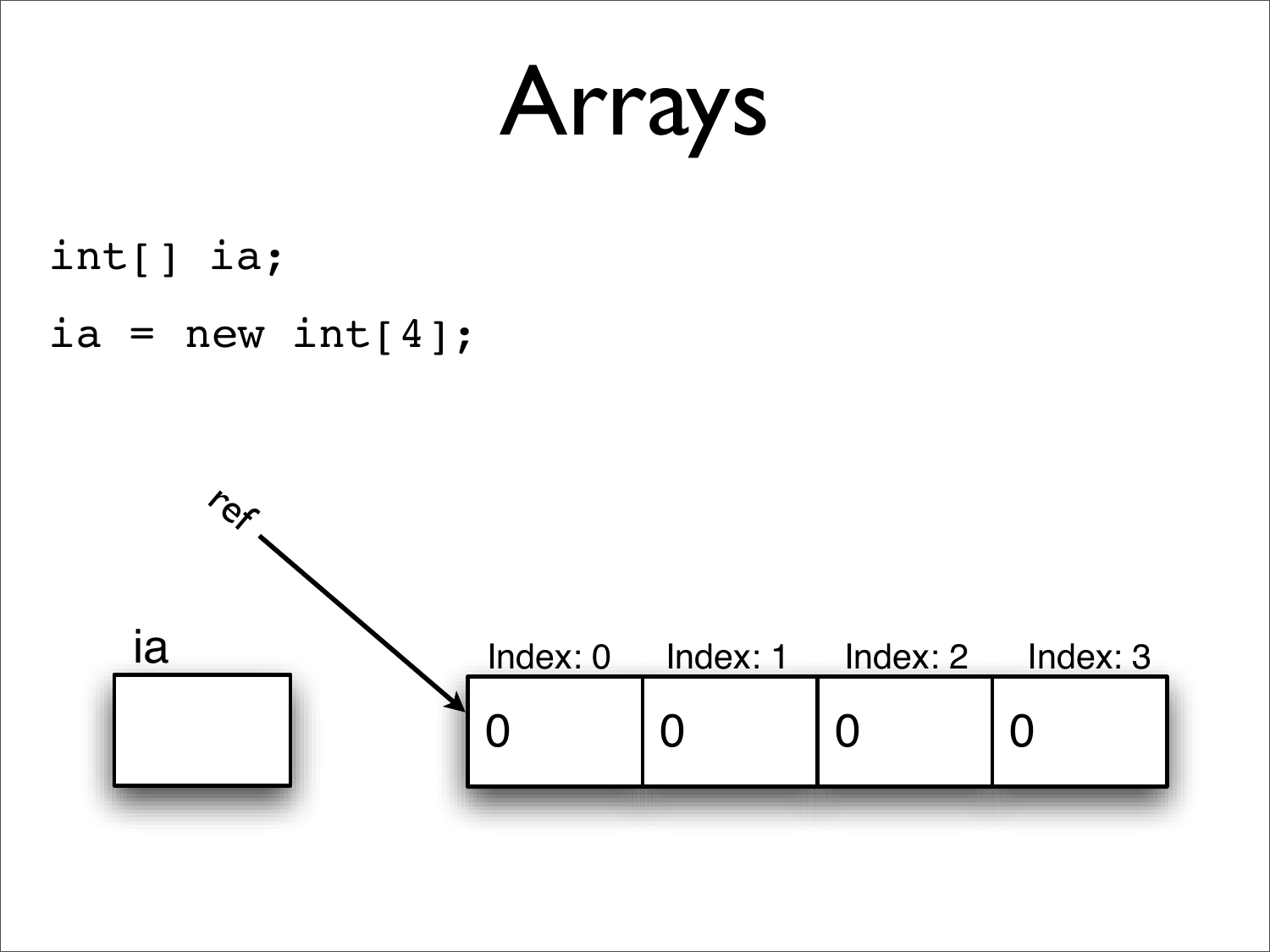int[] ia;

#### ia = new int $[4]$ ;

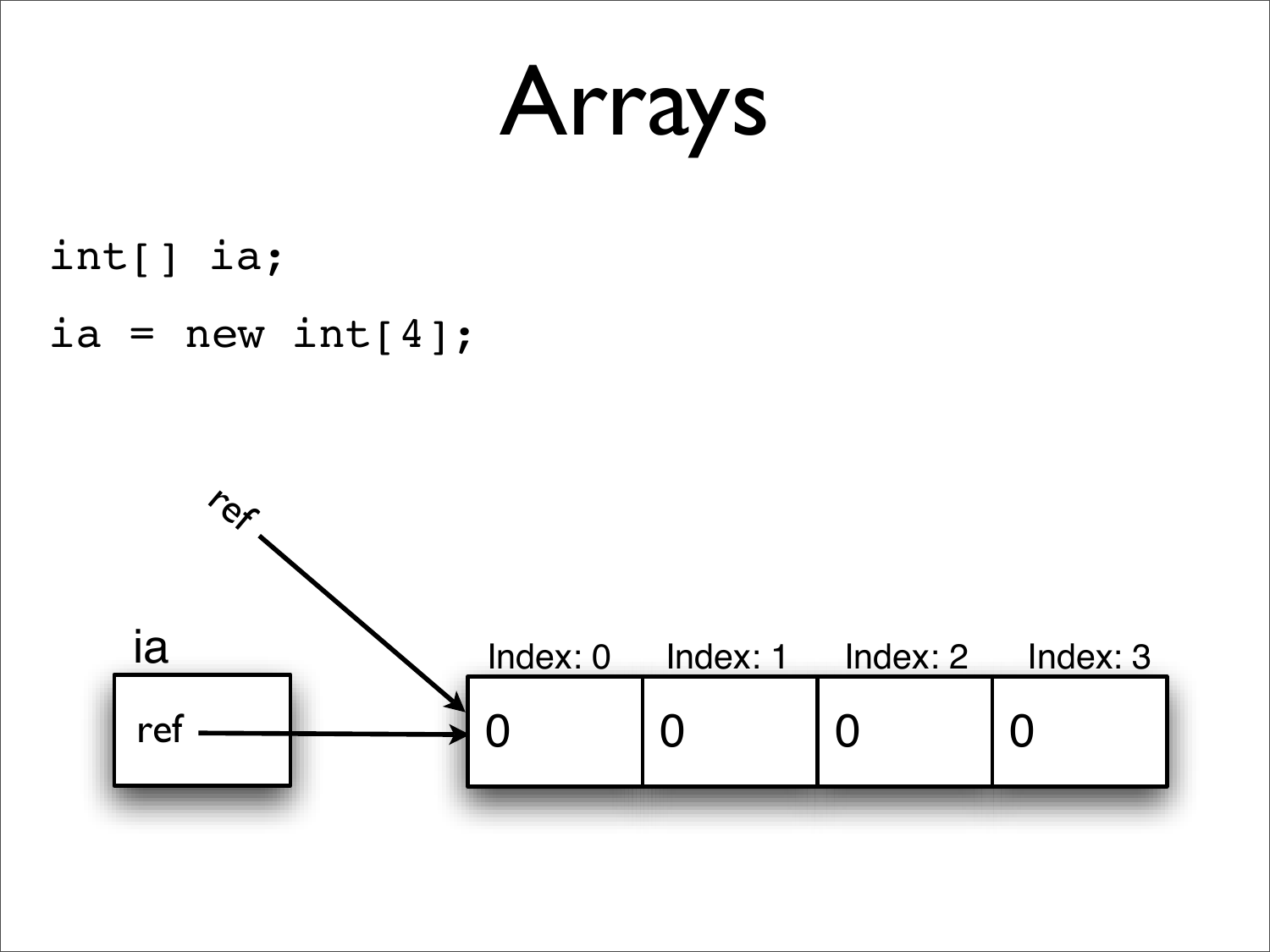int[] ia;

ia = new int $[4]$ ;

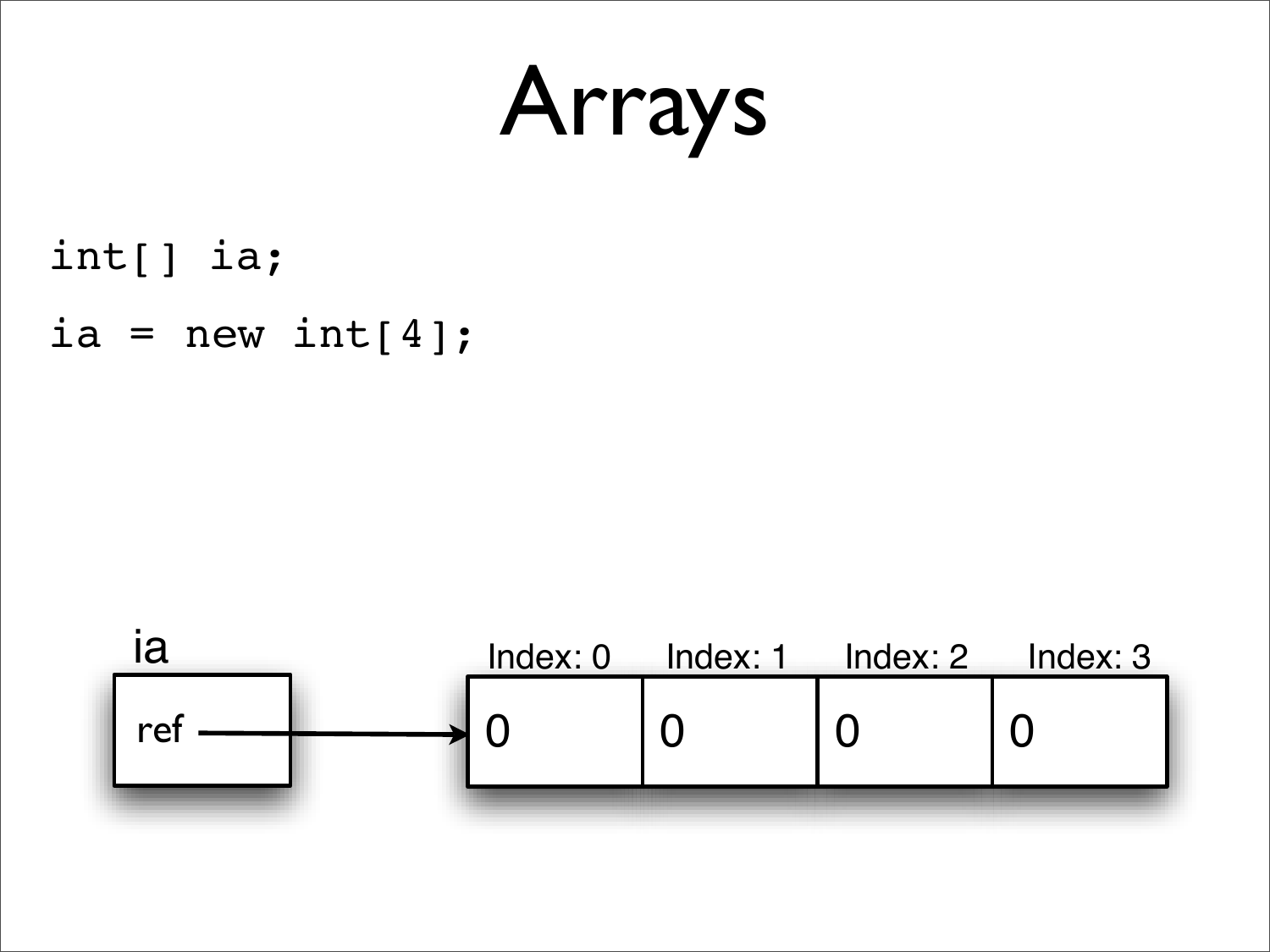int[] ia; ia = new int $[4]$ ; ia[2]

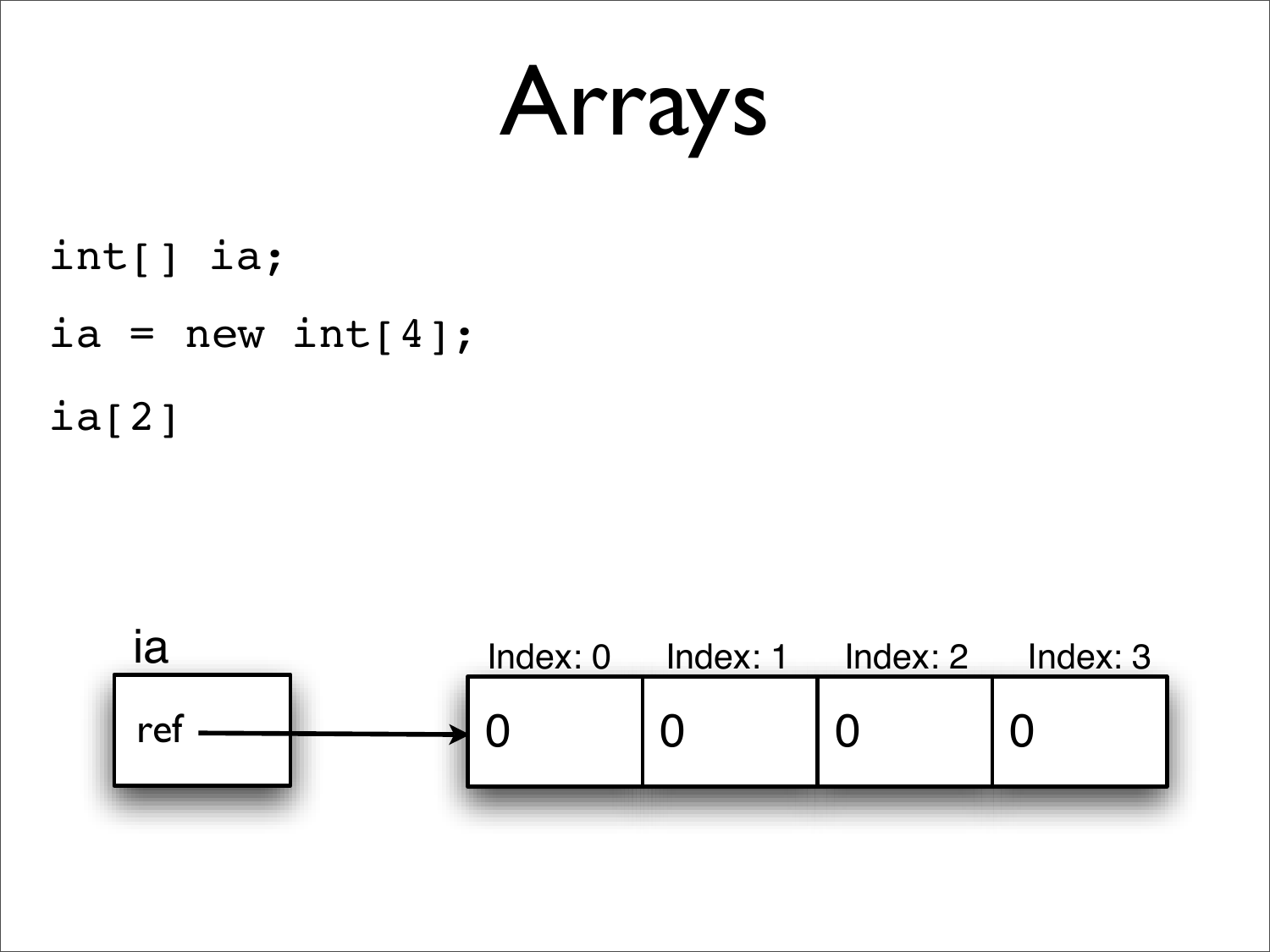int[] ia; ia = new int $[4]$ ;  $ia[2] = 15;$ 

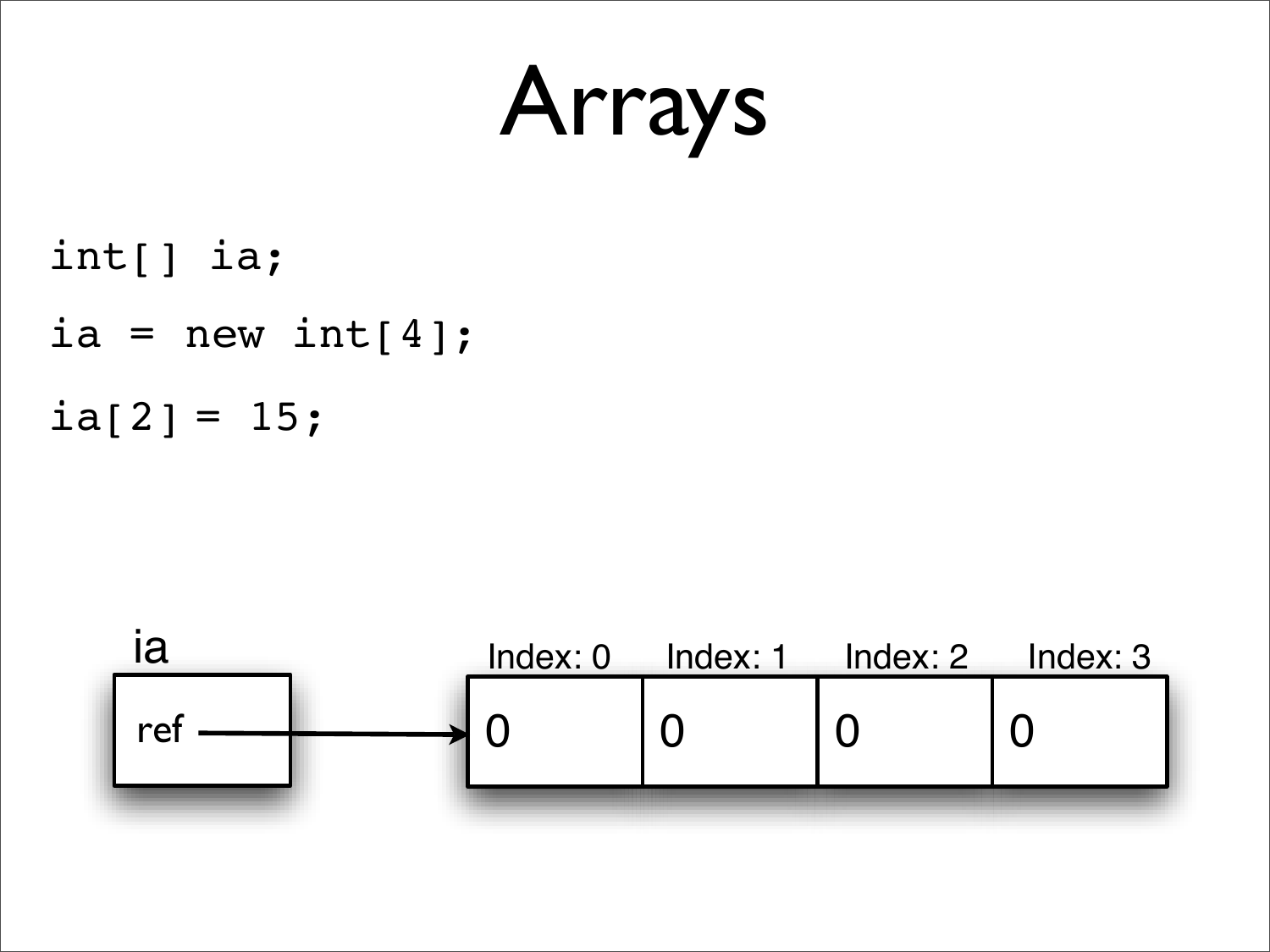int[] ia; ia = new int $[4]$ ;  $ia[2] = 15;$ 

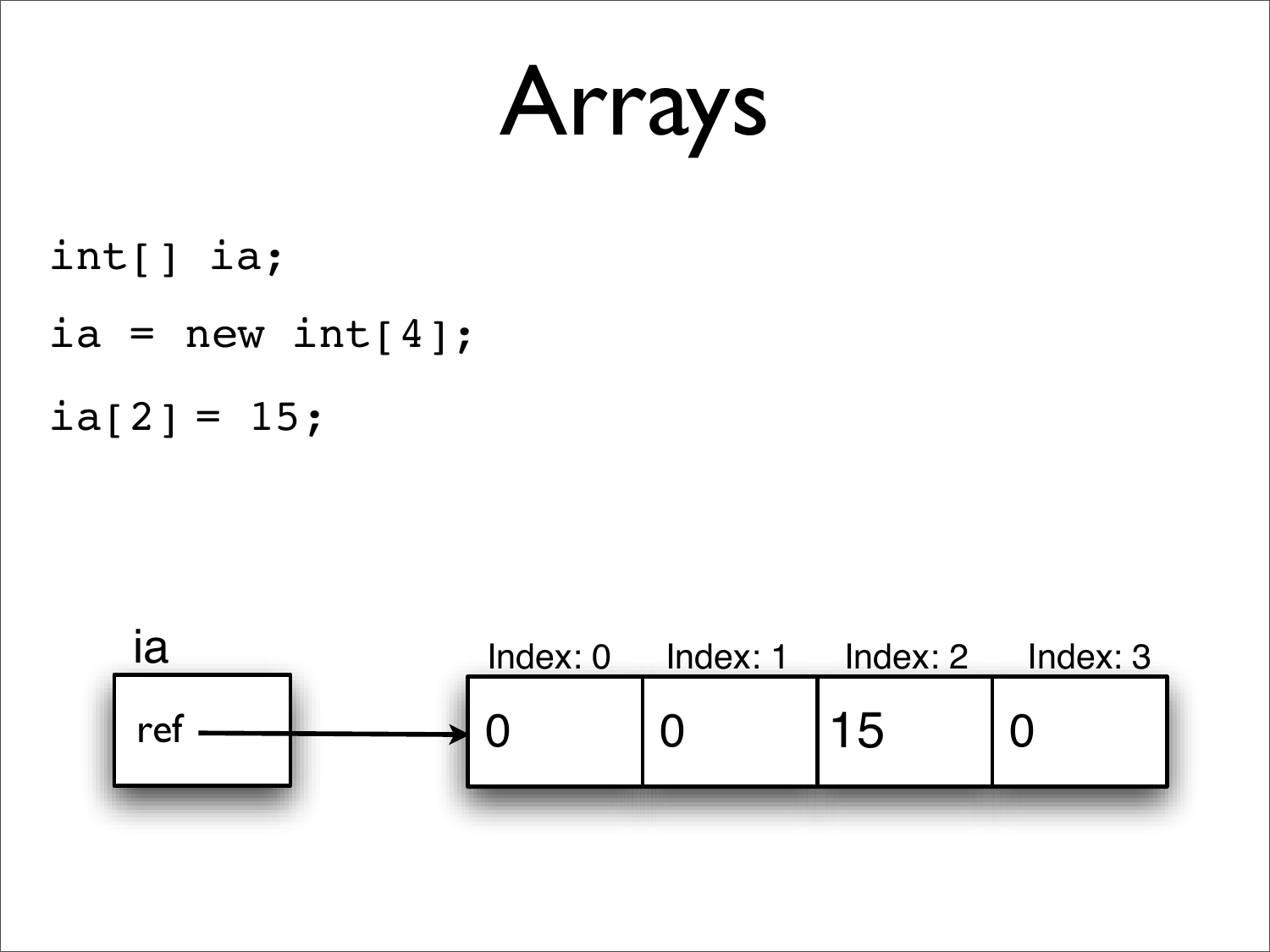$int[]$  ia = new int $[4]$ ;  $i$ aKopie $[2] = 15;$  $int[]$  iaKopie = ia;